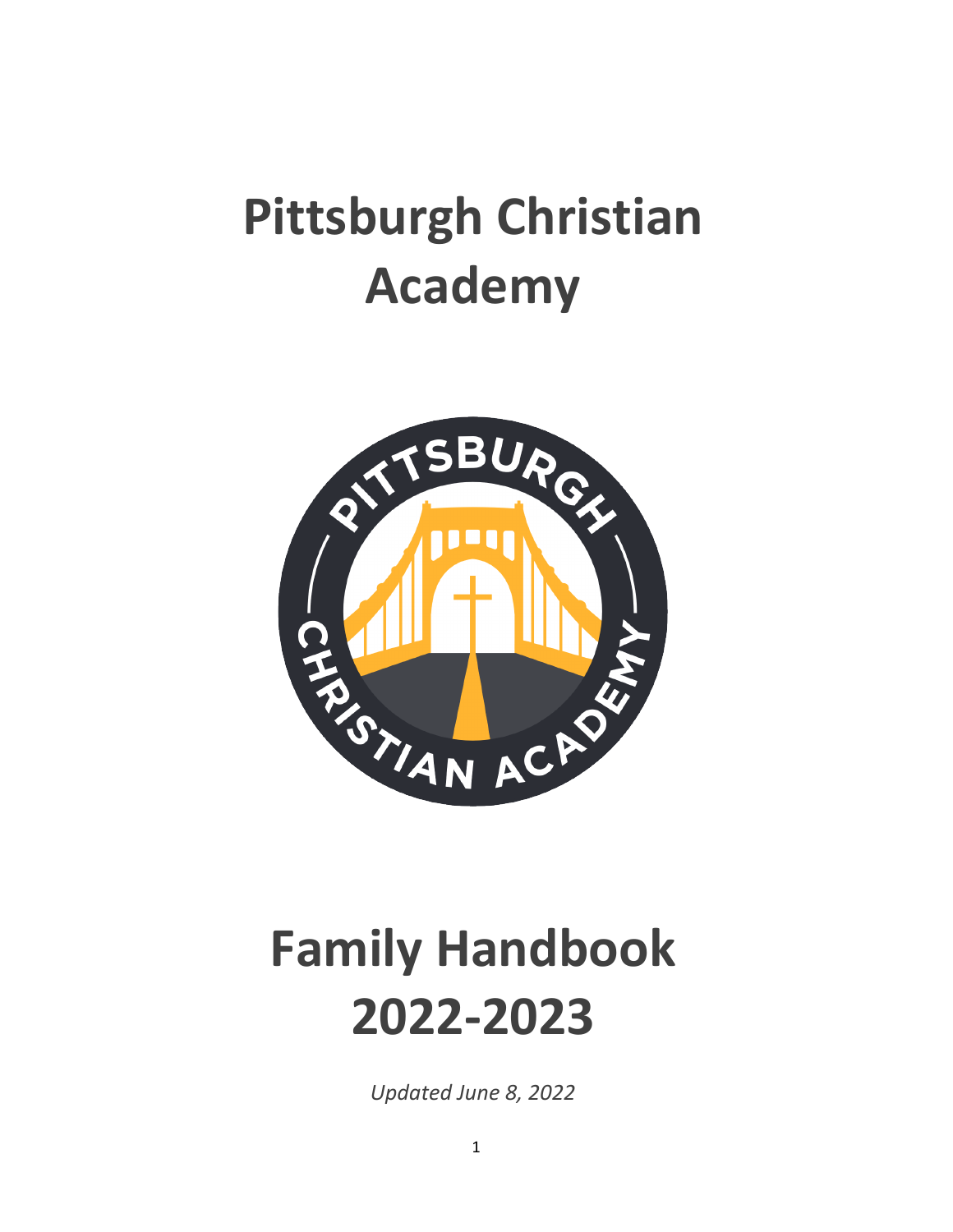#### **PCA Mission Statement**

Luke 2:52: And Jesus grew in wisdom and stature, and in favor with God and man.

Our mission is to partner with families to enable students to know Jesus grow in Him in the following ways:

**Spiritually** - By developing a personal relationship with Christ as Savior.

**Emotionally** - In the fruits of the spirit: love, joy, peace patience, gentleness, and self-control.

**Physically** - Growing strong and healthy through the understanding that the body is a temple of the Holy Spirit.

**Socially** - Focusing on Christ-centered relationships, reaching outside of self to have a positive impact on family, friends, and community

**Intellectually** - Gaining knowledge and skills that will enable each student to Glorify God through education, career, and family.

#### **Enrollment**

Parents and students should be committed to the PCA mission and Statement of faith before enrolling. You are welcome to discuss any of these tenets with us to determine if you are able to fully support this partnership.

PCA will generally enroll students who are average or above average in ability and achievement. If we believe we have the resources in staffing and facilities, we will do our best to accommodate special needs. Please be aware, however, that resources are limited, and if we cannot fully serve your child, we will recommend enrollment in another setting with necessary resources and staff.

An admissions exam and interview are required, along with reference checks, to determine a student's potential for success at PCA.

Pittsburgh Christian Academy admits students of any race, color, national and ethnic origin to all the rights, privileges, programs, and activities generally accorded or made available to students at the school. It does not discriminate on the basis of race, color, national and ethnic origin in administration of its hiring policies, educational policies, admissions policies, scholarship, athletic, and other school-administered programs.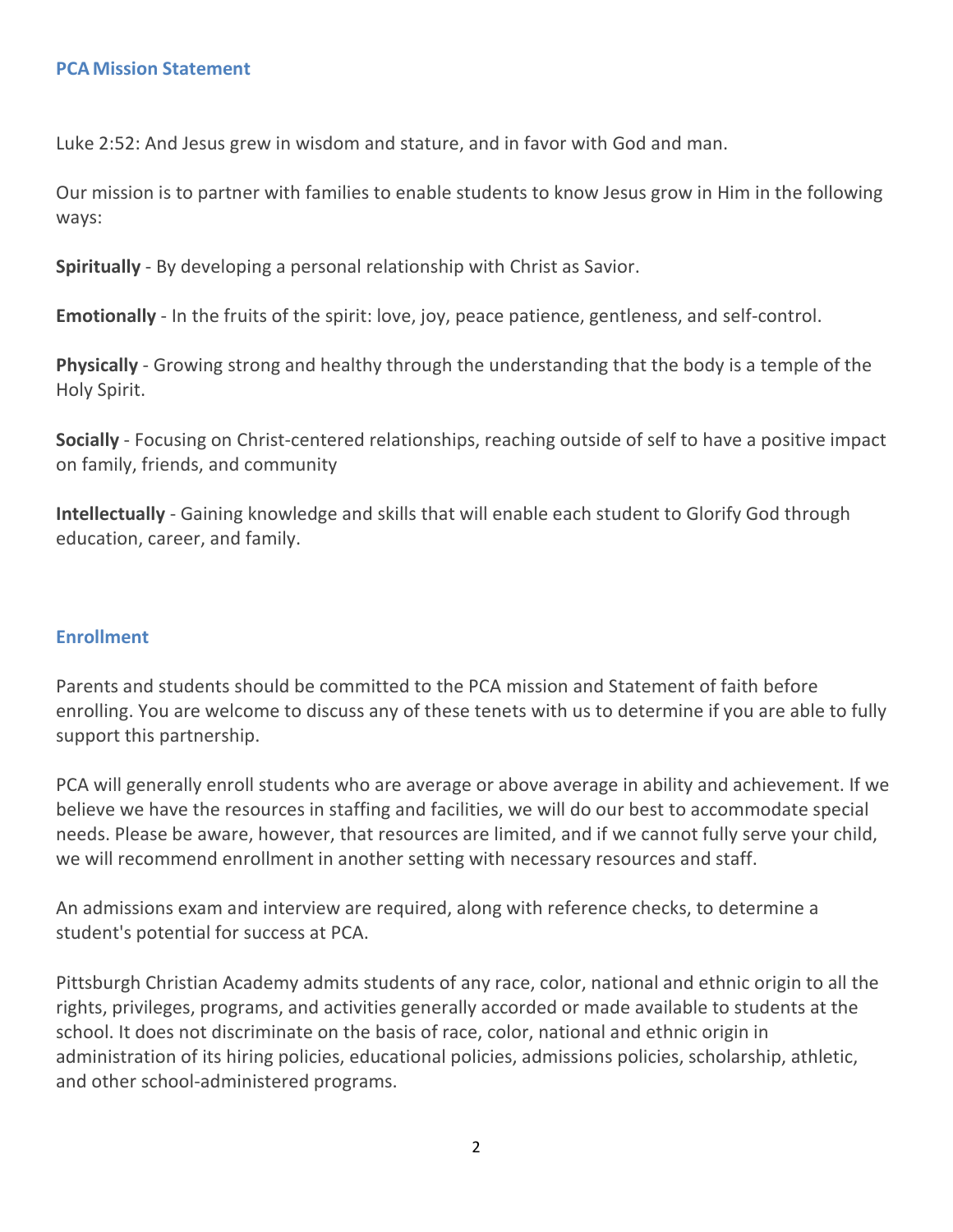## **Curriculum**

PCA offers a full curriculum that will prepare each student individually for a chosen career path in higher education, trades, business, ministry, arts, or other chosen fields.

In addition to regular course work, we will work to enhance opportunities through vocational and technical partnerships, dual enrollment, and à la carte classes for home schoolers.

Our curriculum consists of these main components:

1. **Biblical World View**: Courses are taught with the understanding that God is the creator of each discipline, and that all knowledge points to God as the Creator. Students will have opportunities for prayer and spiritual growth throughout each school day.

2. **Base knowledge**: These skills are needed for everyday life, and will be taught each day

- Mathematics and Technology
- English, Reading, Grammar, and Writing

3. **Core Knowledge**: This instruction is necessary for additional life skills and higher education. Core classes will be taught at least three days per week:

- Science
- Language
- Social Studies

4. **Specialties**: Students should devote a large portion of their time to areas of personal skill and gifting. This can include focused study, technology, creative arts, athletics, music, and more. Time will also be allotted for creative self-directed application (See enterprise projects, page 6).

# **Grades Pre-K through 5**

Students will receive classroom instruction at or above grade level in the appropriate Math, Reading, Writing, Spelling, History, Bible, Science, and Language skills. Special attention will be given to emotional and social development through instruction, playtime, and peer interaction.

Elementary students will also receive special weekly instruction in Art, Music, PE, and Language.

Middle School and High school students will be enrolled according to ability and achievement in each subject area. Some course offerings may be adjusted due to class size and students entering the school at differing levels. The general grade by grade track is as follows: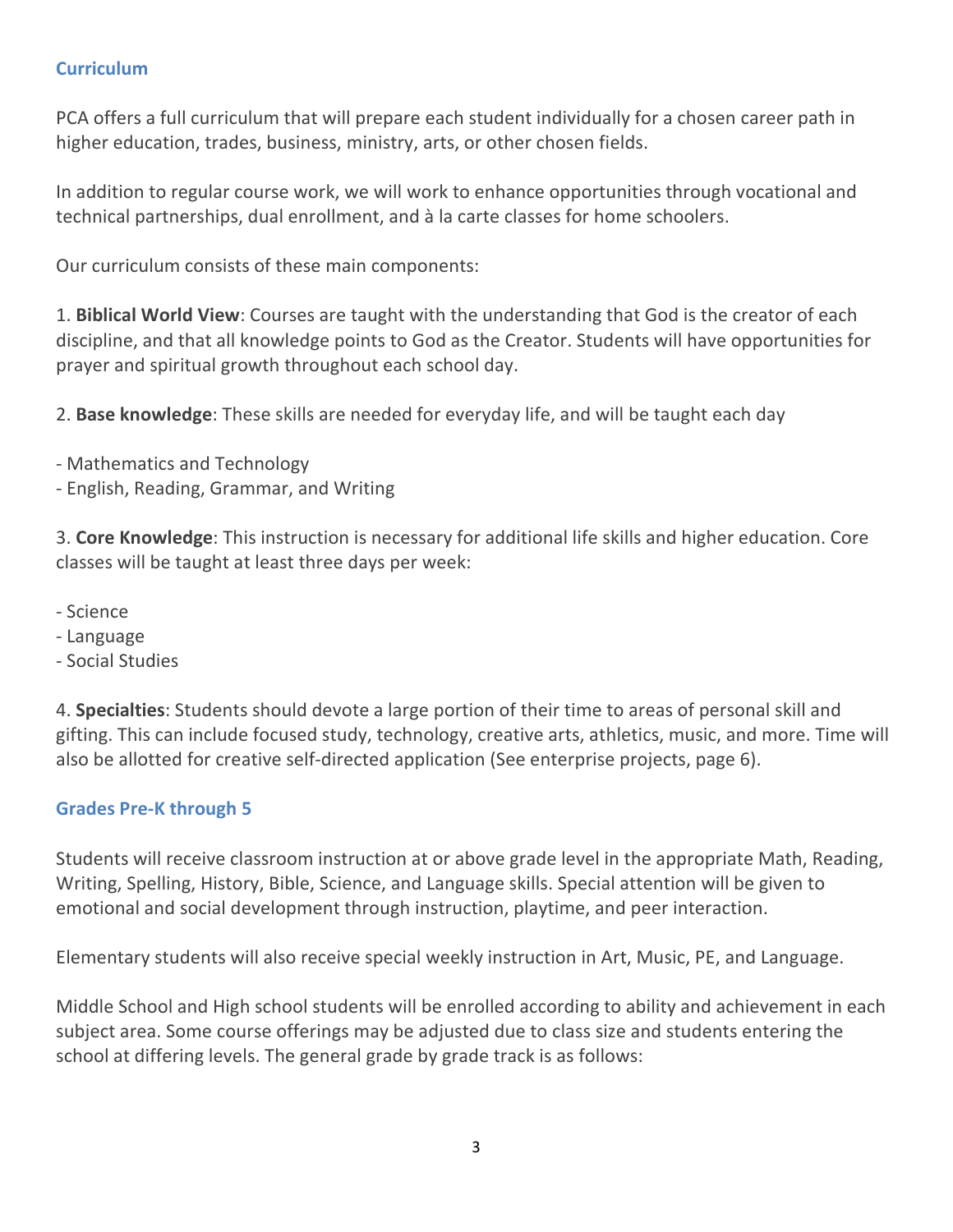# **Grade 6**

Math 6 or Pre-Algebra English 6 / Grammar / Writing: Regular or Accelerated Social Studies Life Science Bible 6 Spanish

## **Grade 7**

Pre-Algebra or Algebra 1 English 7 / Grammar / Writing: Regular or Accelerated Social Studies Physical Science Bible 7 Spanish

## **Grade 8**

Algebra 1, Intermediate Algebra, or Honors Geometry English 8 / Grammar / Writing: Regular or Accelerated Social Studies Earth Science Bible 8 Spanish

## **Grade 9**

Algebra 1, Geometry, Honors Geometry, or Honors Algebra 2 English 9 / Writing: Genre or Honors Genre American History Biology Bible 9 Spanish 1

#### **Grade 10**

Algebra 2, Honors Algebra 2, or Honors Trigonometry English 10 / Writing: Western Literature or Honors Western Literature Western Civilization Chemistry Bible 10 Spanish 2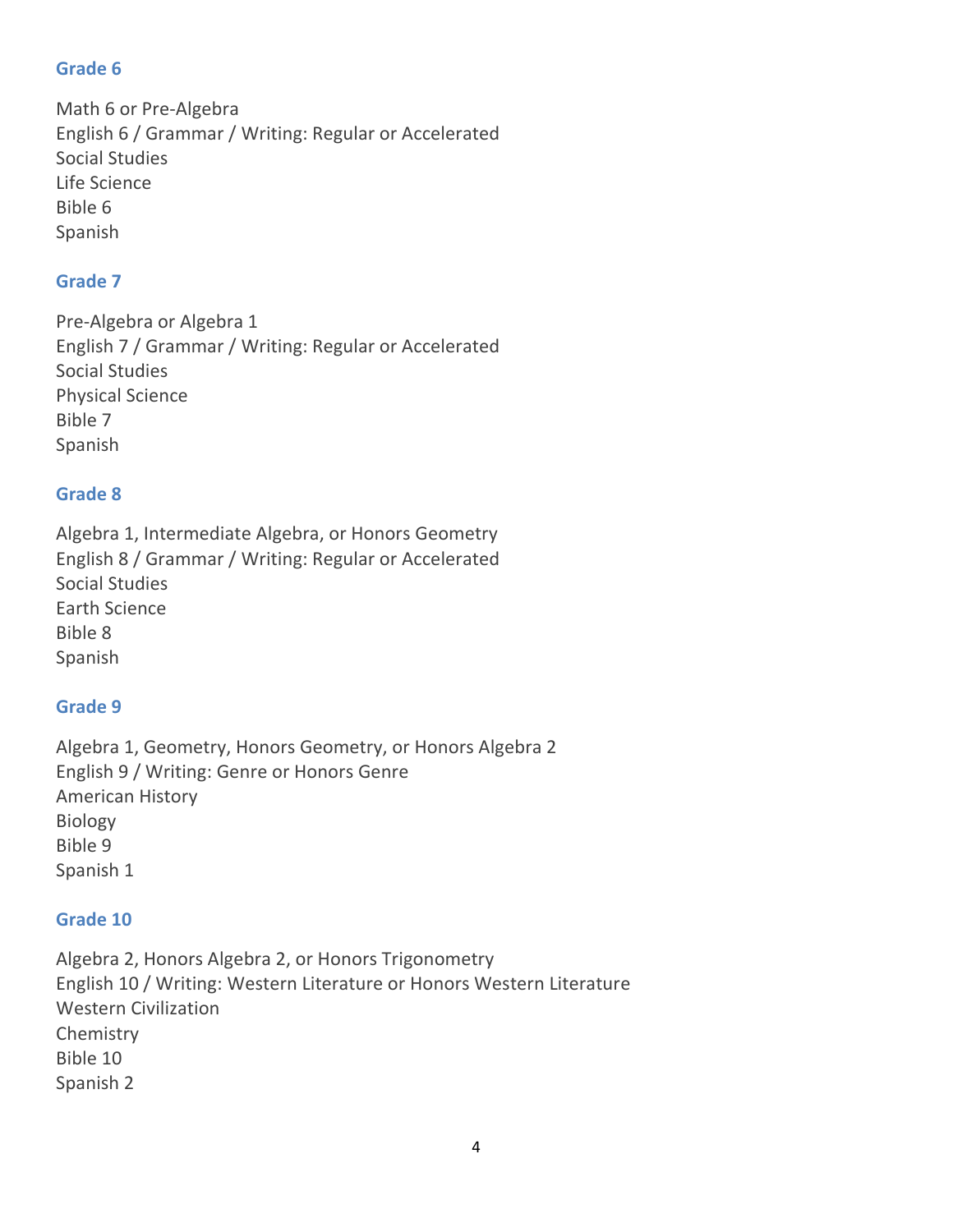# **Grade 11**

Consumer Math, Honors Trigonometry, or Honors Calculus English 11 / Writing: American Literature or Honors American Literature Conceptual Physics or Honors Physics American History Bible 11 Spanish 3 or Forensics

# **Grade 12**

Math: College Algebra, Honors Calculus 1, or Honors Calculus 2 English: College English 101 or British Literature Science: Environmental Science, Forensics, or Anatomy Spanish 4, Botany / Zoology, or Honors Physics 2 Bible 12 Economics and Personal Finance

# **Electives**

All middle and high school and students should choose and prioritize the following electives. Students will choose by prioritizing any electives they would like to take, with 1 being the most desired, 2 being second, etc. Based on class size and availability, we will attempt to enroll each student in as many of their top choices as possible. Students should number at least 1 through 5.

- \_\_ Christian Service
- \_\_ Bible Quizzing
- \_\_ Gym / PE
- \_\_ Personal Fitness
- \_\_ Chorus
- \_\_ Painting
- \_\_ Drawing
- \_\_ Creative Writing
- \_\_ Worship Team
- \_\_ Bible Study
- \_\_ Home Economics / Cooking
- \_\_ Marketing
- \_\_ Spiritual Emphasis
- \_\_ American Sign Language
- \_\_ Sports Theory, Coaching, and Officiating

Students should also list any additional questions or requests regarding their schedule.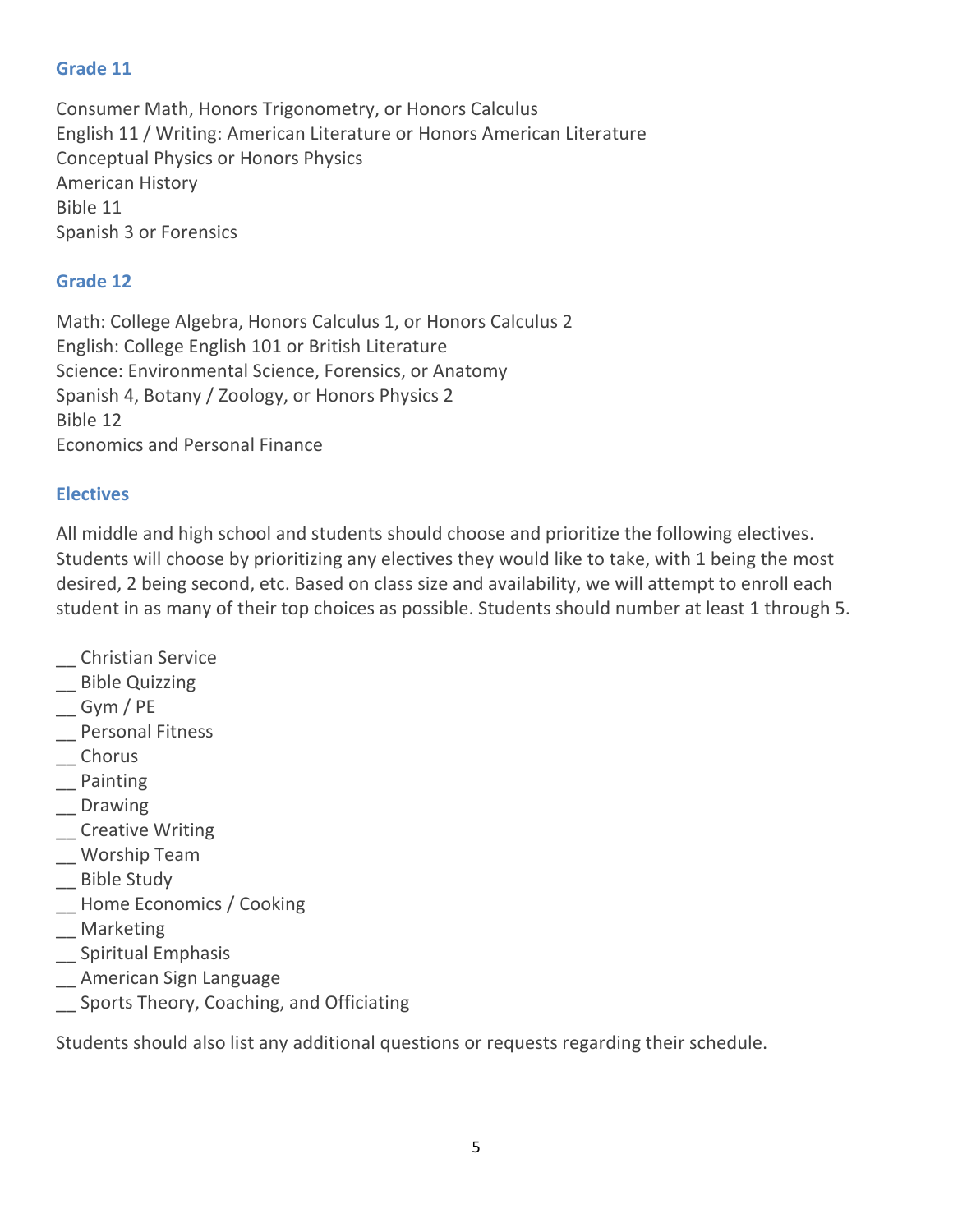## **Enterprise Projects**

An enterprise is defined as a project or undertaking, typically one that is difficult or requires effort. Each student in grades 6 through 12 will choose and conduct their own enterprise project. The projects may also be offered to younger grade levels if deemed appropriate by the teacher.

The project should make use of individual skills, gifts, and interests.

Much of the work for the enterprise should be done on a Chromebook or on paper, so that work can be done during a quiet time at school or on a cyber day. However, the project can include additional components such as producing audio / video or building a physical product.

The following are potential enterprise projects:

- Write a novel
- Write a screenplay
- Develop a portfolio of artwork
- Design puzzles or games
- Produce a comic book
- Write and comment on sporting events
- Research and comment on political or social issues
- Design a physical product
- Write lyrics or poetry
- Research a scientific subject, unsolved mystery, conspiracy, historical event, or Biblical subject
- Learn a programming language using w3schools.com
- Code a program or game
- Develop a live website and domain
- Write devotionals or Bible Study materials
- Any other creative endeavor that can be conducted on a computer and / or paper

At any time, each student should be conducting at least one active enterprise. At any time, a given project can wrap up and a student move on to a new one.

Students will periodically discuss projects with parents and an advisor in order to share content and brainstorm on additions to the enterprise.

There will be opportunities to discuss projects and to present projects to one's class and present in additional venues. However, a presentation is not a requirement, and there is no requirement to display the work publicly.

Enterprise projects will be the main component of some cyber days. For cyber days where this is the focus, online classes will be replaced with this individualized work.

Students will share what they are doing with their parents and advisors.

Course credit will be given for enterprise projects.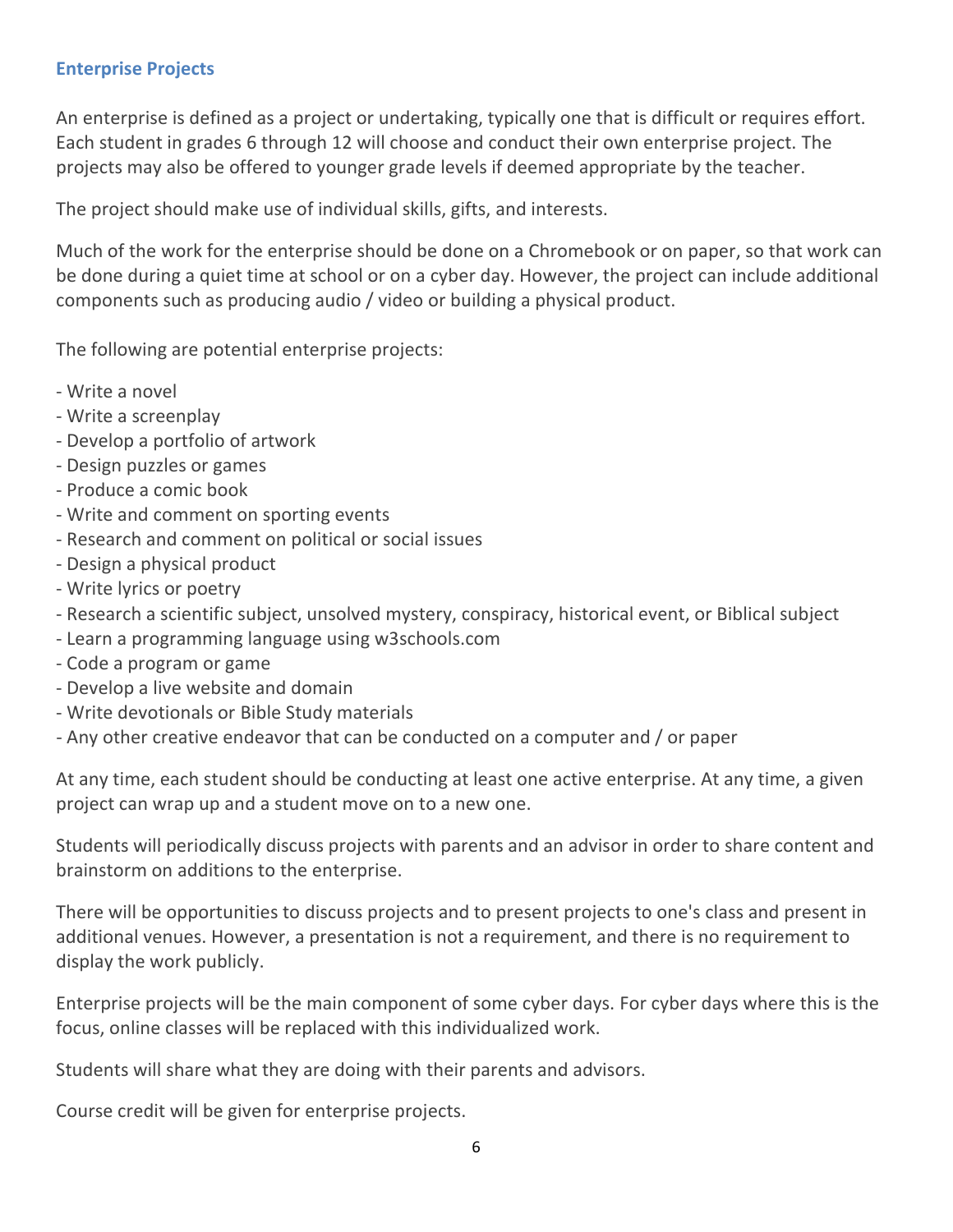## **GPA Calculation and Class Rank**

GPA is currently computed per the quality points listed in the following table. There may be some adjustment in these weightings as the curriculum is further developed and transcripts received from previous schools:

| Letter      | % Range   | Weighted | Unweighted     |
|-------------|-----------|----------|----------------|
| Grade       |           | Quality  | Quality        |
|             |           | Points   | Points         |
| $A+$        | 99-100    | 4.5      | $\overline{4}$ |
| A           | 92-98     | 4.5      | 4              |
| $A -$       | 90-91     | 4.25     | 3.75           |
| $B+$        | 88-89     | 3.75     | 3.25           |
| B           | 82-87     | 3.5      | 3              |
| $B -$       | 80-81     | 3.25     | 2.75           |
| $C+$        | 78-79     | 2.75     | 2.75           |
| $\mathsf C$ | $72 - 77$ | 2.5      | $\overline{2}$ |
| $C-$        | 70-71     | 2.25     | 1.75           |
| D+          | 68-69     | 1.75     | 1.25           |
| D           | 62-67     | 1.5      | $\mathbf{1}$   |
| D-          | 60-61     | 1.25     | 0.75           |
| F           | $0 - 59$  | 0        | 0              |

#### **Homework**

The amount of homework assigned should be well balanced and appropriate for grade level. We prefer that teachers assign useful practice exercises and valuable research assignments instead of an excessive amount of busywork. Homework time will vary per student, but the general goal is that most students' average workload will not exceed one hour per night. Special assignments and projects may create an exception to this recommendation, but these should be assigned with ample lead time. Advanced course work may also require more than one hour of work per night.

With a focus on quality over quantity, it is our expectation that teachers will normally collect homework and grade it based on neatness, completeness, correctness, and quality.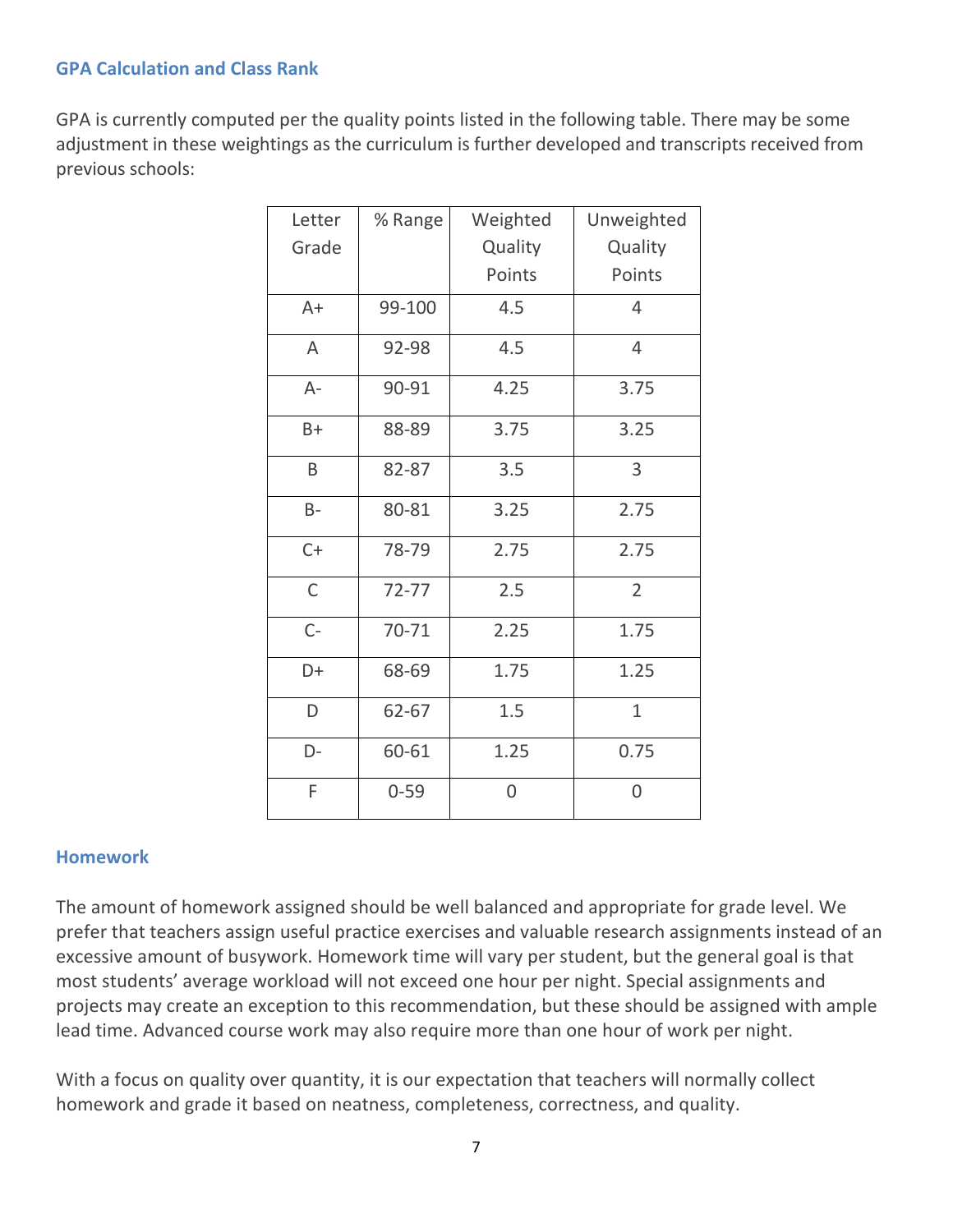## **Dress Code**

Dress code is often subjective. Parents and students, please do your best to keep dress code from becoming an issue. We believe that students can meet the following guidelines in clothes they already own and like.

Come to school dressed ready to work, learn, and glorify God. If your clothing meets the following three requirements, you will do very well with our dress code:

#### - **Comfortable**

Clothing should be appropriate size and generally somewhat loose fitting.

Clothing should be clean and well maintained (not torn).

Clothing should cover your shoulders and be appropriate length.

Dress for the weather. Layers including sweatshirts or sweaters are a good idea so you can adjust to changing temperatures.

Footwear should be comfortable and should have a back. If needed for PE, you should wear or bring athletic shoes.

## - **Casual**

Khakis, joggers, and jeans are permitted.

Appropriate length cargo or khaki shorts are permitted.

Sweatpants will be permitted on certain days.

You are also permitted to dress up for special occasions, and there will be special dress up and spirit days.

## - **Conducive to learning**

Clothing should be generally simple and noncontroversial.

- Clothing should not promote musical groups, shows, political slogans, or other contentious messages.
- It is a good idea to have extra clothing available for athletics, work activities, or outdoor activities.

Hair should be clean and well kept, and for boys a reasonable length.

Piercings should be kept to a minimum, and you may be asked to conceal them, along with any tattoos. For any nose or body piercings, wear small studs instead of rings or hoops.

If you are concerned that an item might not be in dress code, it is better to wear something else. Additional requirements may be given to any student who consistently pushes the boundaries of this dress code.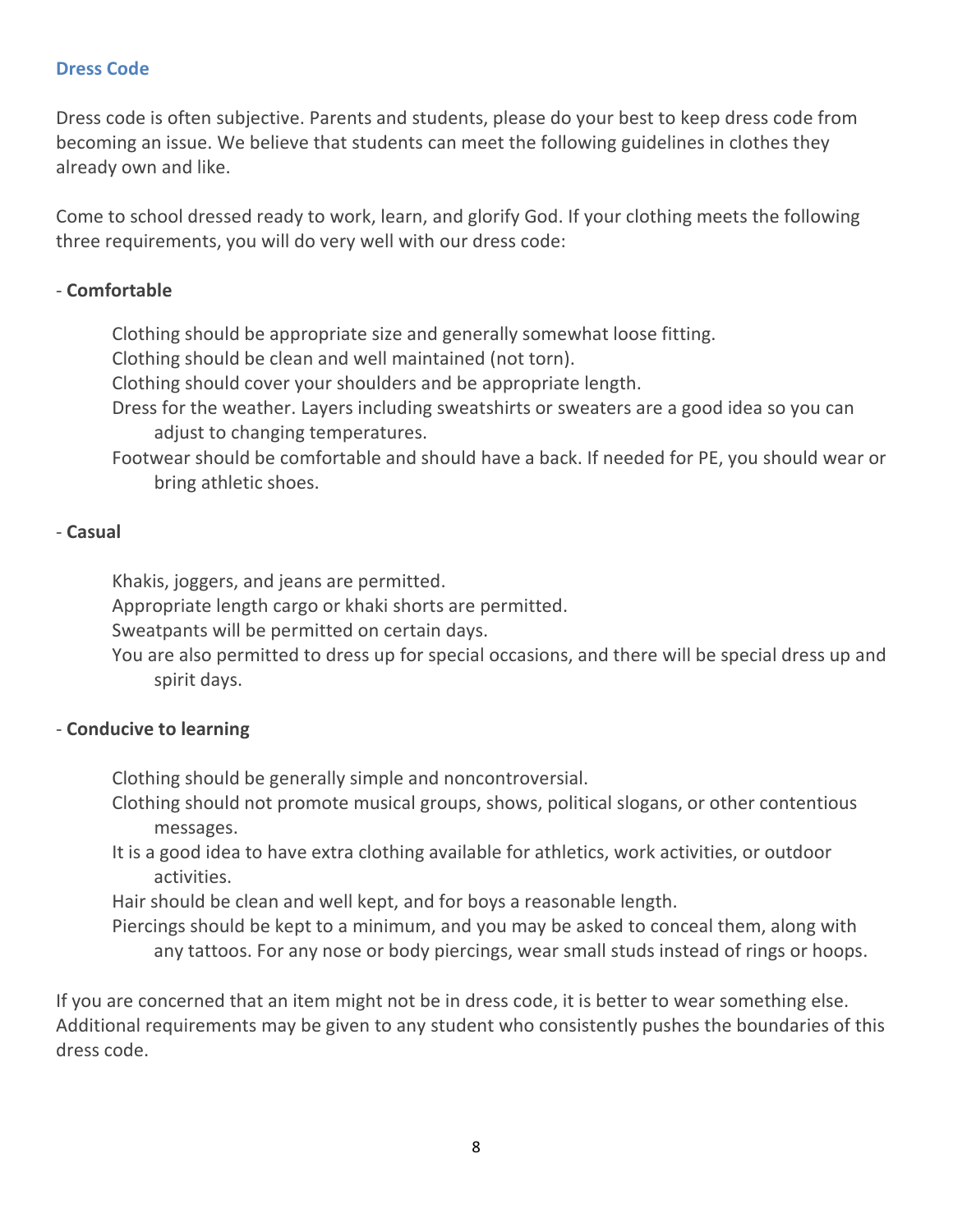## **Electronic Device Policy for Grades 6 - 12**

The average individual in the US now owns several interned connected devices, and most are required to use at least one device during working and university hours. Many who work also sit in meetings where the use of a device would be inappropriate.

We believe that students should begin learning to carry their devices, use them as a tool when helpful, and eliminate their distractions when appropriate.

1. Students are permitted to carry cell phones or electronic devices. During "down time" (see point 7), students are permitted to use them appropriately but sparingly.

2. During instructional time, devices must be turned off and put away. They may be kept inside a closed case, backpack, or locker. They may not be kept inside a pocket or anywhere else that could be visible or accessible. In other words, students should not be aware of messages or notifications they receive during instructional time. Wearable devices such as an Apple Watch must be set to a mode that will not receive or send notifications during class time.

3. During school hours, unless special permission is given, devices may not be used to photograph or to record audio or video. Other students should expect a reasonable amount of privacy during school hours, and audio or video recording will violate that privacy.

4. Social media usage during down time may be monitored or removed.

5. All content accessed on all devices should be appropriate for school.

6. If devices are needed for a specific usage such as research, they may be permitted by the instructor and then returned to their enclosed case or bag.

7. What constitutes "down time" (bus? homeroom? class change? lunch?) will be clarified by teachers and administrators as the policy progresses and according to grade level.

8. We believe this policy will help to train students to use their devices properly in the work force and in higher learning. However, a student who goes beyond the proper usage may be required to leave all devices with the office at the beginning of the school day.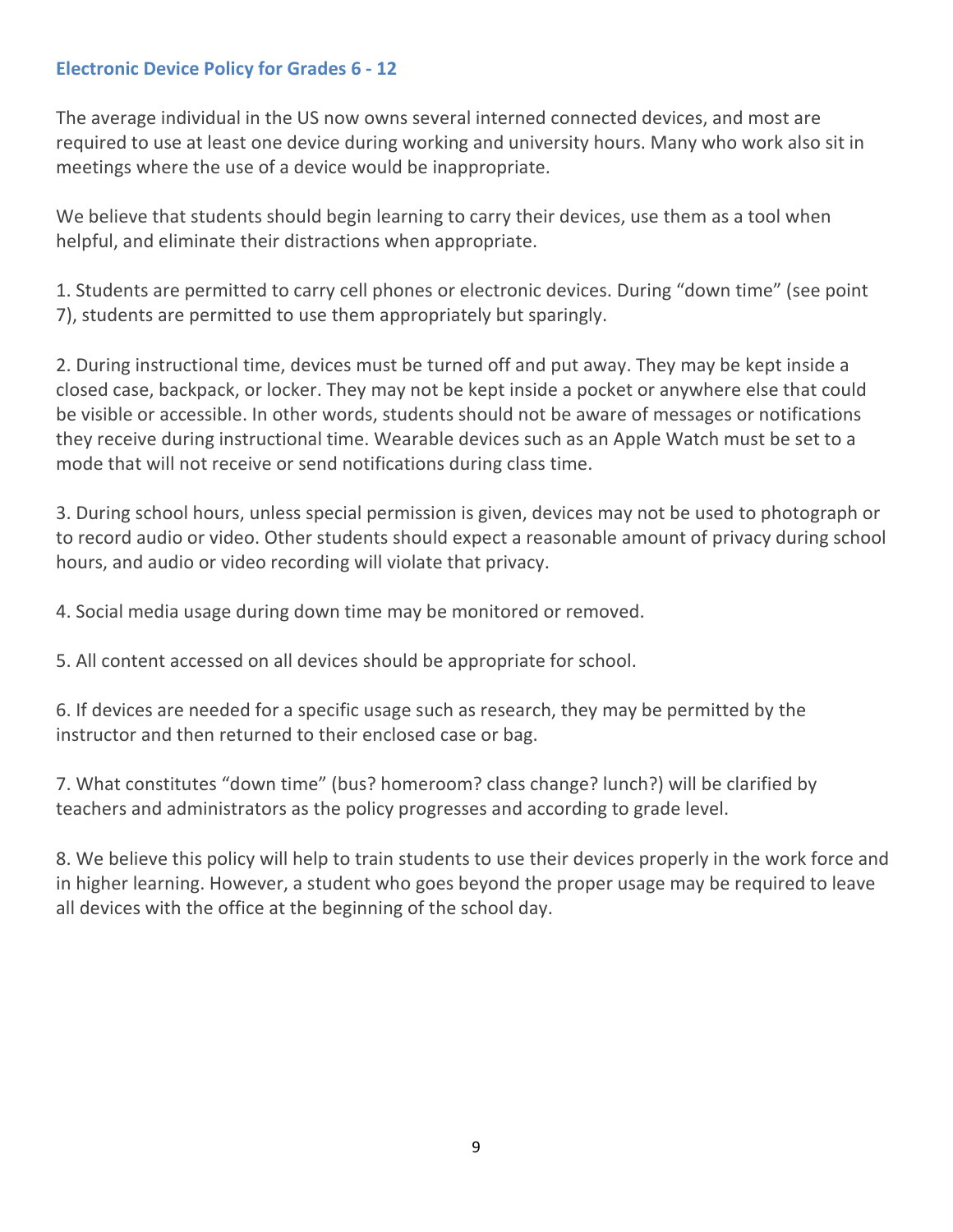## **Statement of Faith**

Pittsburgh Christian Academy is a non-denominational Christian school dedicated to help Christian parents fulfill their Biblical mandate to educate their children in the Lord. To that end, all subjects are taught from a Christian worldview. Bible classes will train students to study Scripture, to interpret it accurately, and to apply its truths to every area of life.

Students are encouraged to discuss questions of doctrine with their parents and church leaders, partners with the Christian school in equipping them for righteous living.

Pittsburgh Christian Academy focuses on these essential elements of the Christian faith:

**1.** We believe the Bible to be the inspired and the only infallible, authoritative Word of God (2 Tim. 3:16).

**2.** We believe in one Triune God, eternally existent in three coequal persons: Father, Son, and Holy Spirit (Eph. 4:3-6; Matt. 3:16-17; Jn. 20:21-22)

**3.** We believe in the deity of our Lord Jesus Christ, in His virgin birth, in His sinless life, in His miracles, in His vicarious and atoning death through His shed blood, in His bodily resurrection from the dead, in His ascension to the right hand of the Father, and in His personal and physical return in power and glory (Jn. 1:14; Jn. 10:30; Is. 7:14; Matt. 1:23; Heb. 4:15; Jn. 2: 1-11; Mk. 7:31-37; Lk. 24:5-6; Jn. 3:16; Lk. 24:50-53; Mt. 24:30-31).

**4**. We believe in the necessity of regeneration by the Holy Spirit for salvation because of the exceeding sinfulness of human nature, and that men are justified by faith in the shed blood of Christ and that only by God's grace through faith we are saved. (Rom. 3:23-26).

**5.** We believe in the resurrection of both the saved and the lost: they that are saved to the resurrection of life, and they that are lost to the resurrection of damnation. We believe in the Spirituality of believers in Christ. (Mt. 25:31-46).

**6.** We believe that all human life is sacred and created by God in His image. Human life is of inestimable worth in all its dimensions, including pre-born babies, the aged, the physically or mentally challenged, and every other stage or condition from conception through natural death. We are therefore called to defend, protect, and value all human life. (Ps 139)

**7.** We believe God has ordained marriage and defined it as the covenant relationship between a man, a woman, and Himself (Gen. 2: 18-25; 1 Cor. 7:2-5). We recognize that marriage is between a biological man and a biological woman (Heb. 13:4).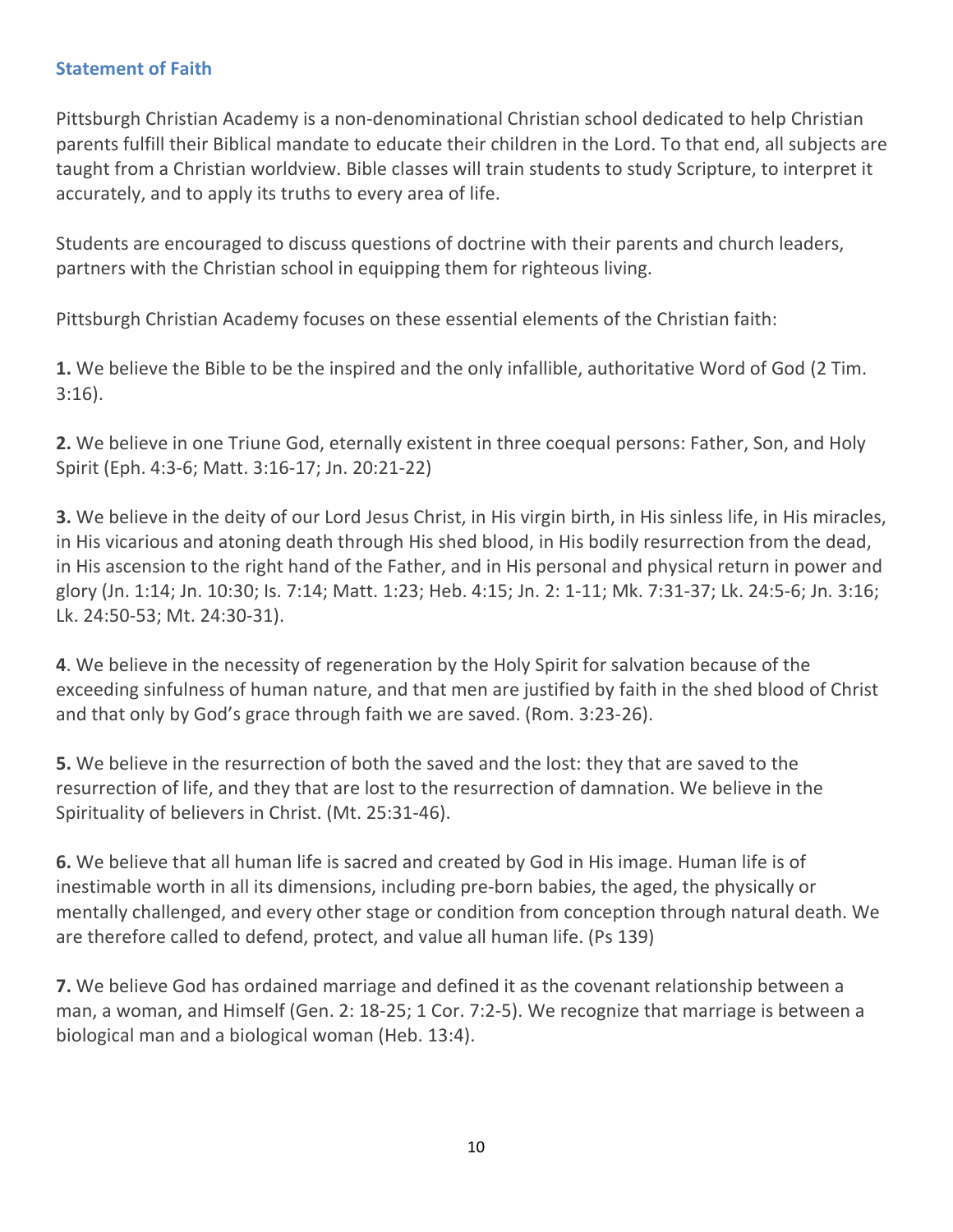## **Expected Behaviors**

All PCA Students, staff, volunteers, parents, and guardians are expected to follow these principles:

- **Be Present**
- **Be Respectful**
- **Be Kind**

Conflicts should be resolved according to the principles outlined in Matthew 18:  $15 - 18$ , with the appropriate help and disciplinary guidance of instructors and administrators.

All members of our community should show continual progress in the following characteristics:

## **Christ-Centeredness**

PCA is a Christ-centered school. We seek to know Jesus, be led by His Word and Spirit, and be shaped by the Gospel.

## **Discipleship**

We are distinguished by Christ's redemptive discipleship. A disciple imitates and shares the mindset of the Savior (2 Cor. 3:16). Our teachers exemplify the Christ-centered life, teaching all subjects within the authority and context of Christ as preeminent and transforming all Creation, including our lives. We foster prayer for and with one another as we draw closer to Christ and our PCA family.

#### **Academic Focus**

Jesus sets the standards for excellence and with Him as our example, we offer distinctive academic programs from a Biblical perspective. Students learn to think critically and creatively, to communicate ideas, and to cooperate with one another within a biblical worldview.

## **Community Outreach**

We are a relational community in which every member is known and loved. We endeavor to form purposeful partnerships with teachers, students, our families, and local churches. These relationships nurture and encourage our students through Biblical teaching and Christ-like examples. Our goal is to see students become servants of Christ in the school, the church, the community, and the world.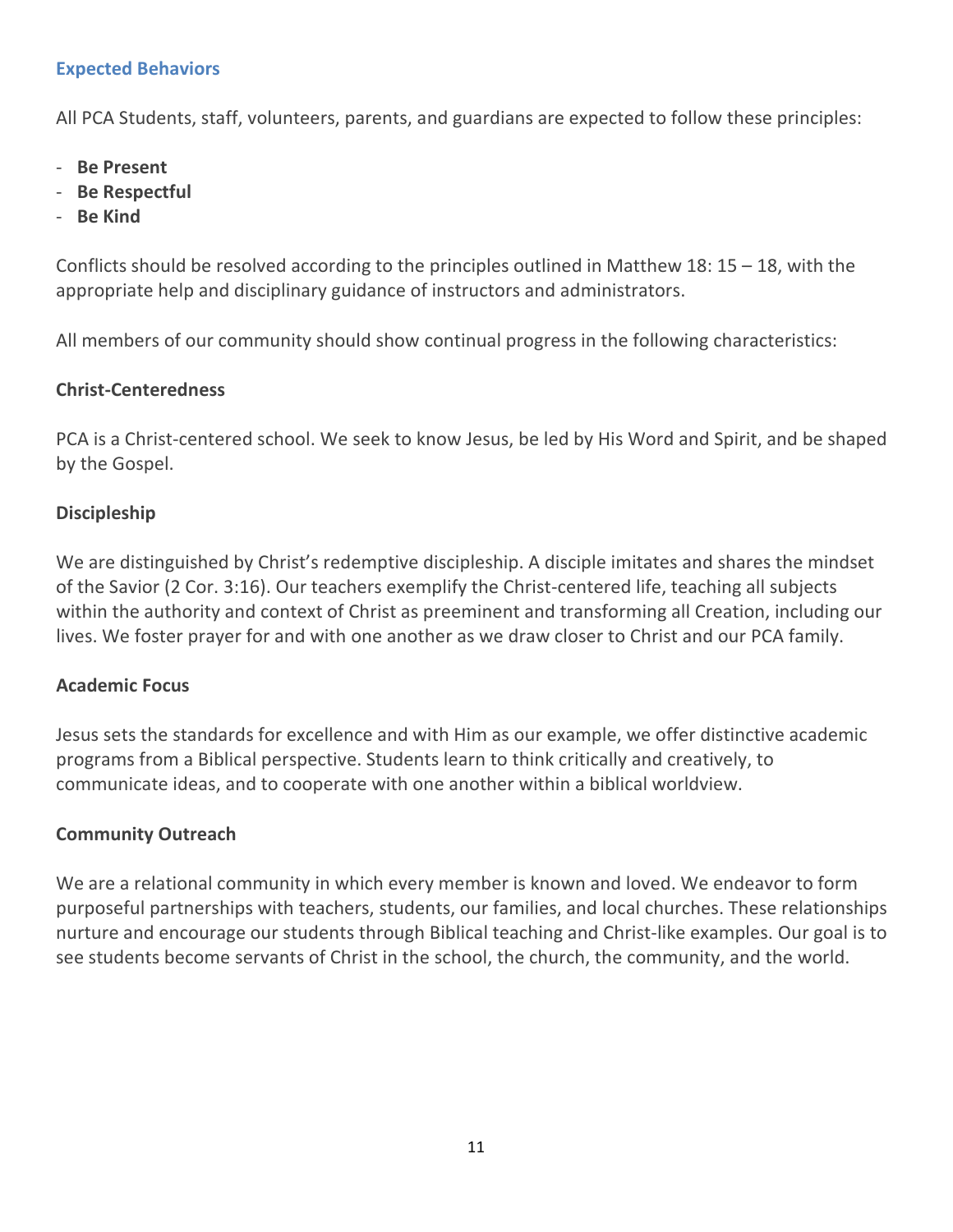## **Outside Behavior**

The actions of students, staff, and parents outside the school and church walls reflect our faith in Christ and our testimony to others. These actions can and do affect what happens in the school. If outside actions are shown to affect instruction or unity within the school community, these issues are open for discussion with students and parents alike.

#### **Discipline**

Most behaviors that require disciplinary action will be handled with a requirement of additional work, a corrective action, and / or a lunchtime, recess detention. More serious issues may require suspension or expulsion, and these will be administered in cooperation with the parent. Final decisions regarding disciplinary actions rest with the school administration.

#### **Make-up Work**

It is the responsibility of students to make up work after an absence. Each teacher will communicate a make-up policy and expectation and will also assist in clarifying work that needs to be completed.

## **Cheating and Plagiarism**

Students who cheat or plagiarize will be receive a zero on the work involved, and the parents will be notified. Repeat offenses may result in more serious consequences.

For a given class or assignment, the teacher should clarify the amount of help a student may receive, such as the following possible expectations:

- **a) None**: Students may receive no help and must do all work on their own
- **b) Assistance allowed**: Students may receive some level of assistance from fellow students or from parents or teachers
- **c) Work together**: Students may work together and may check answers

In cases where assistance is allowed, this does not include copying answers from another student's paper. Generally, the helper should be actively assisting or explaining, but not freely giving out answers.

For academic papers, students should plan to turn in a digital version, and this version may be run through plagiarism checking software. This will prepare students for college level scrutiny of their work.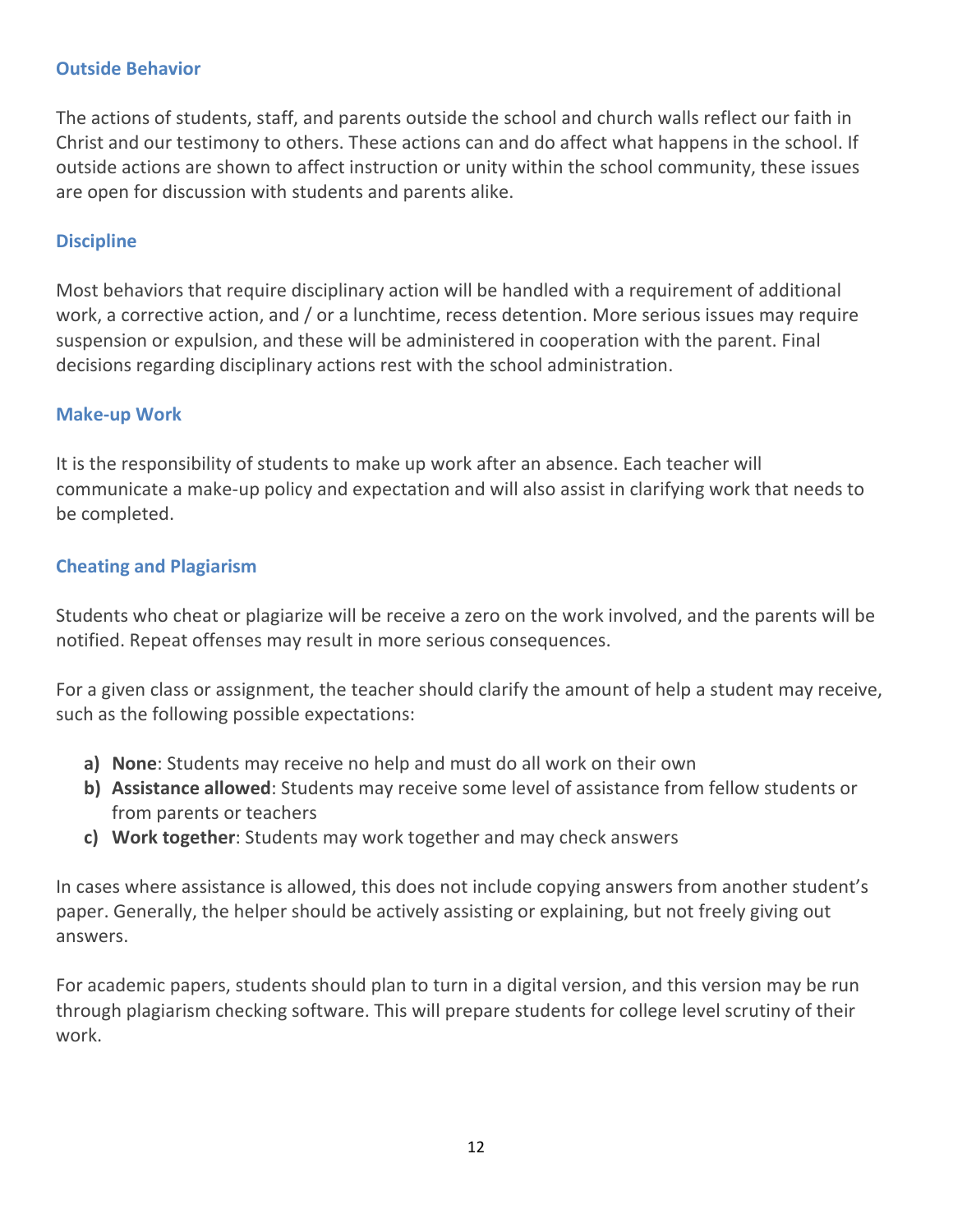#### **Absences**

Parents must call the school or send an email the office with the reason for a student's absence, expected late arrival or early dismissal. Please do so before 8:15 so the student will be listed as such on the attendance roster.

If consistent absence or lateness becomes a problem, remediation or discipline may be necessary. Please be aware that we are required to follow state and local guidelines for truancy reporting.

#### **School Hours**

8:30 am to 2:20 pm

#### **After Class Hours on Campus**

When students are on campus after class hours to attend a specific school event or designated activity, they are to remain at the site of the event or activity, for safety and security reasons. Both students and parents should know in advance the time and the place of the activity and the expected time of completion.

PITTSBURGH CHRISTIAN ACADEMY does not provide after school care, and it is the responsibility of the parent to ensure the students depart from the facility in a timely manner at the end of scheduled classes or activities.

The facility closes at 3:00 pm daily. Students remaining on campus after this time must have permission from administration and must be participating in an authorized PCA activity.

#### **Driving Privileges**

Students and parents, remember at all times that there may be other students in the parking lot before and after school. Traffic around the school can be busy and safety must be maintained at all times. The following are guidelines should be observed:

- The pedestrian always has the right of way.
- Reckless driving will not be tolerated
- Students will need permission from administration to go to their cars during school hours without the permission of the administration.
- Students will observe parking regulations.
- Students may only drive or ride home with other students that are their siblings except when the administration approves the transportation for an extremely special condition (such as a normal carpool approved by both sets of parents, when their children do not live in a district that provides transportation.)
- Student drivers must complete an authorization form.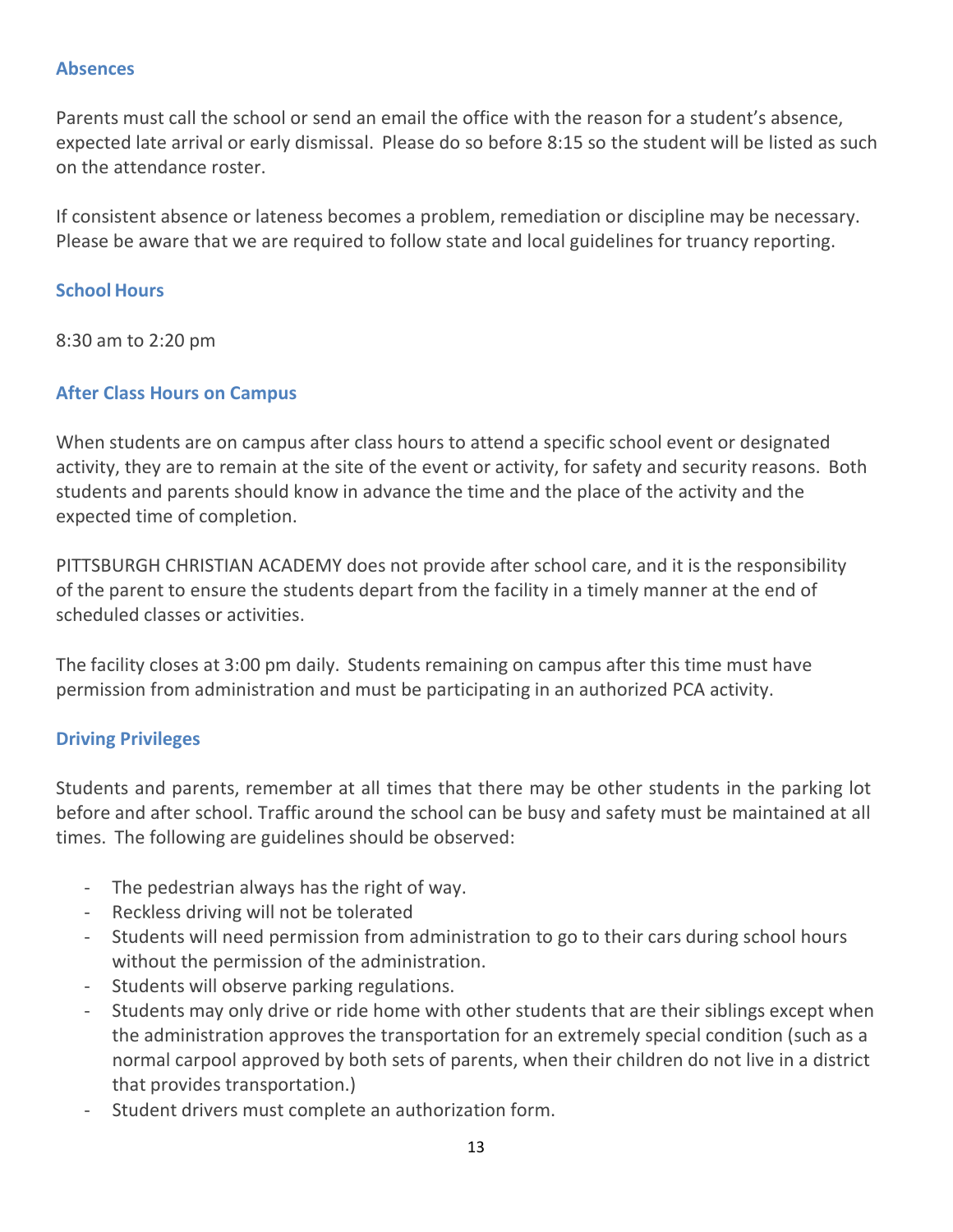## **Off-Campus Trips**

In order for a student to participate in a school-sponsored trip, a parent must sign the permission slip provided by the school on the student information sheet.

## **Accidents or Illnesses**

In the event of an accident or illness at school, every attempt will be made to contact parents. Please make sure that all contact info is updated. There are times, however, when situations develop and neither parents nor the individual designated can be reached. At these times, it will be the responsibility of the administration to determine the course of action to be taken.

## **Athletics**

**- Fall Sports:**

Volleyball (Girls) Soccer (Boys and Girls)

Fall Sports camps begin in August

**- Winter Sports:** 

Basketball (Girls) Basketball (Boys)

## **- Spring Sports:**

Spring sports will be determined based on interest level and league openings. Possible Considerations are Baseball, Girls Softball, and Boys Volleyball.

#### **Fundraising**

The administration must approve all general fundraising activities.

#### **School Office**

The School Office will be open from 8:00 AM to 3:00 PM on regular school days. The voice mail system is available for calls when the office is not open or at times when all the office's phone lines are busy. Classroom teachers must grant permission for any student to go to the office (unless the student is arriving late).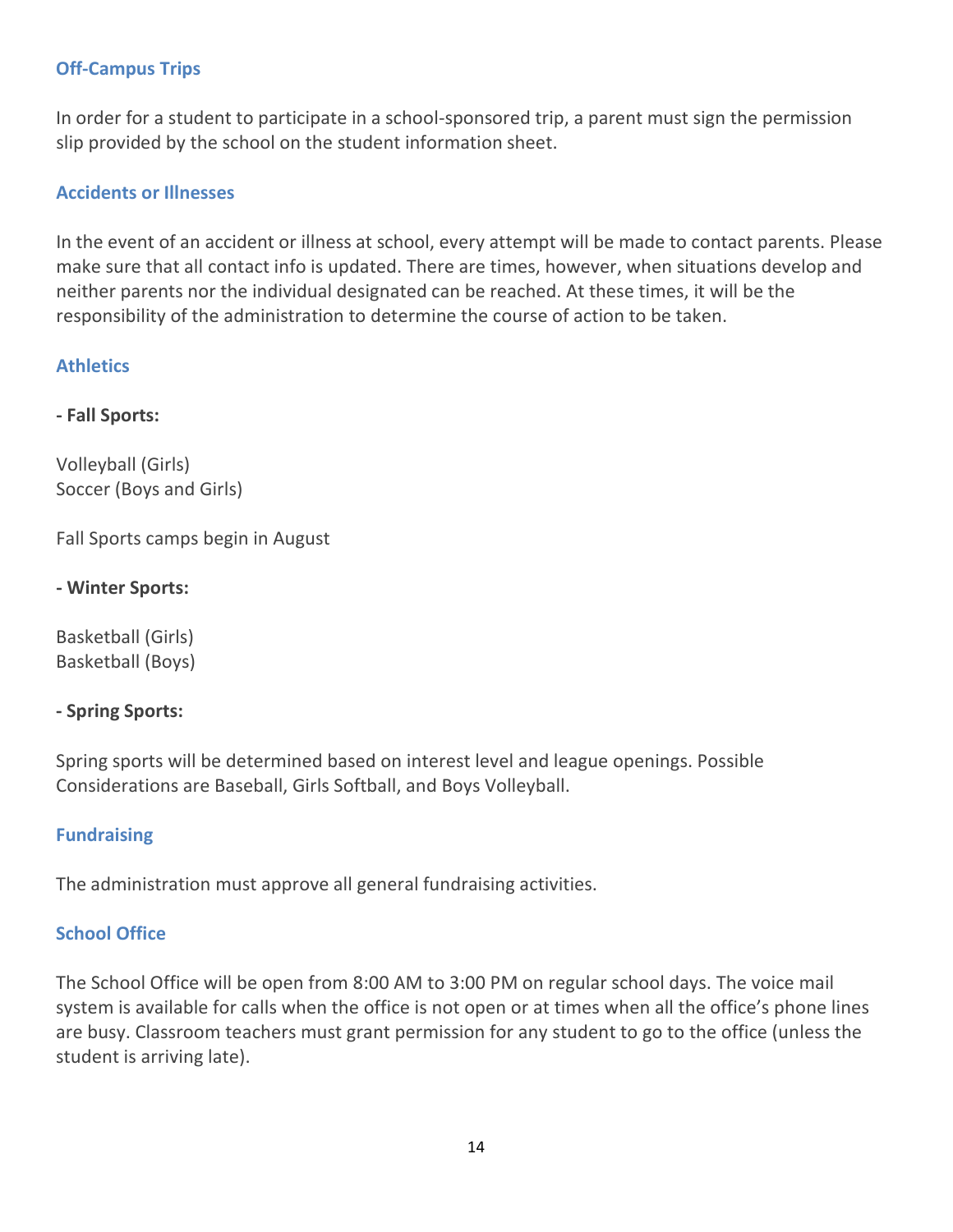## **Medical Screenings**

All students in the Commonwealth of Pennsylvania are required by law to be screened yearly for height, weight, vision, and hearing. This will be scheduled and performed by the local district nurse without prior parental notification. If families prefer to have the screenings done at their own expense by private physicians, they may do so by submitting a written request stating their intent to have it done privately to PCA as close to the first day of school as possible. As per vaccination status, please follow Allegheny policies regarding and exemptions.

## **Student Medication Policy**

Please communicate to the PCA office regarding any medications your child may need to take during the school day. Please be sure that the plan for administering the medication is communicated in writing or via email. Under no circumstances should any medication be made available to another student.

#### **Snow Days and Delays**

If it is necessary to close the school due to weather or other emergency, students should plan to continue their cyber / service day work so that they will receive credit for the school day.

On days of inclement weather, all delay and closing information will be conveyed via message service.

You may follow your local district schedule, even if the PCA announcement is different. For example,

- If your local district announces a two-hour delay, your children will be picked up two hours later than their normal pickup time.
- If your local district is closed but PCA is open, you may wish to transport your child to and from school that day. If you are unable, the day will not be counted as an absence.
- If PCA is on a two-hour delay, classes begin at 10:30 AM.
- If PCA is on a delay but your school district is not delayed, your child's bus will come at the normal time. PCA Staff members will be in the building when students arrive.

Please look for notifications throughout the morning because sometimes a delay can turn into a cancellation if conditions worsen.

There may be times when the weather causes an early dismissal at PCA. The individual school districts make the decision as to when to pick up students for an early dismissal. We will attempt to contact every parent of students in Grades KR-5 to make sure that someone will be home early to greet the child. Students in Grades 6-12 will be responsible to get into their own homes and their parents/guardians will not be called.